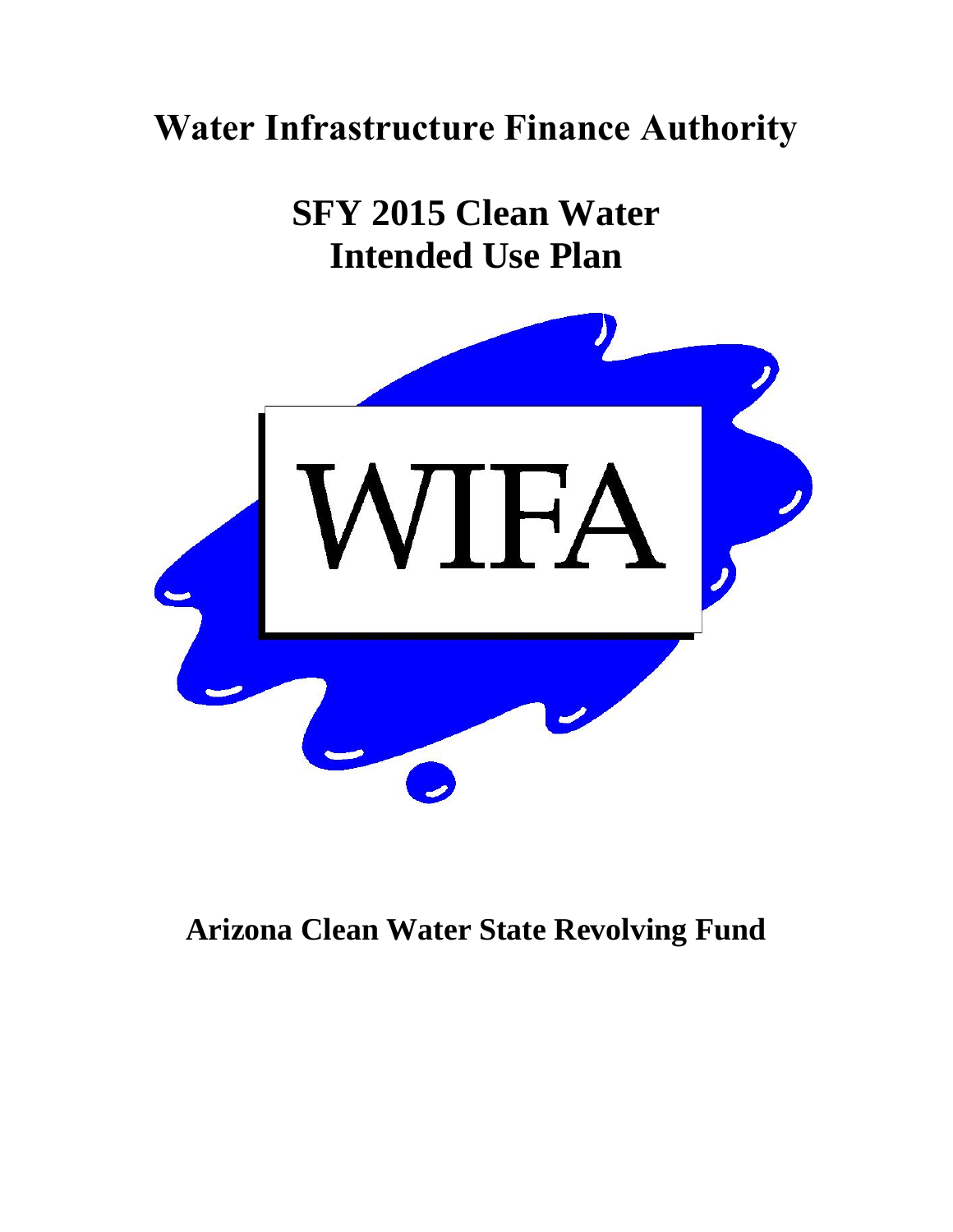## **INTRODUCTION**

The WIFA Board of Directors is pleased to release Arizona's Clean Water State Revolving Fund (CWSRF) Intended Use Plan (IUP) for the State Fiscal Year (SFY) 2015 funding cycle. The CWSRF IUP describes WIFA's plan to utilize various sources of funds to finance clean water infrastructure and support related activities during the SFY 2015 funding cycle from July 1, 2014 through June 30, 2015. This IUP is a required element of the grant application documentation to obtain the FFY 2014 grant award. Arizona herewith submits its IUP for the FFY 2014 funds available to Arizona for the purposes of continuing the development, implementation and administration of the CWSRF program in Arizona.

The Arizona CWSRF Loan Program provides funds for publicly-owned municipal wastewater systems. Eligible projects include planning, design and construction of new wastewater treatment plants, improvements and upgrades to existing wastewater treatment plants, sewer collection systems, water reclamation and reuse facilities, and stormwater infrastructure. The program places an emphasis on small and disadvantaged communities and on projects that promote sustainability through water efficiency, energy efficiency, green stormwater infrastructure or other environmentally innovative activities. Loans made under the program currently have interest rates of less than 4 percent. Loan repayments to the State will provide a continuing source of infrastructure financing into the future.

## **Section 1: Short Term Goals**

For the purposes of this IUP, a short-term goal is an activity intended to be initiated and, in some cases, completed within a year.

- WIFA will make wastewater infrastructure loans more accessible and affordable to small communities by subsidizing all loans and providing below market rate interest.
- WIFA will provide additional assistance to communities who are identified as disadvantaged.
	- WIFA must provide between 20% and 30% of the Capitalization Grant amount as additional subsidization in the form of forgivable principal. However, this requirement only applies to the portion of the CWSRF Capitalization Grant appropriation that exceeds \$1 billion nationally.
- WIFA will provide 10% of the Capitalization Grant amount (as required by the terms of the Capitalization Grant) for sustainable construction efforts such as water efficiency, energy efficiency, green stormwater infrastructure or other environmentally innovative activities.

## **Section 2: Long Term Goals**

For purposes of this IUP, long-term is defined as the life of the program. The following are the long-term goals of the loan program:

- Award WIFA's resources in accordance with the needs of Arizona's citizens;
- Maintain the fiscal integrity of WIFA's funds and assure continuous enhancement for future generations;
- Facilitate access to and efficiently deliver financial and technical assistance to Arizona's wastewater facilities; and
- Coordinate with other funding agencies through the Rural Water Infrastructure Committee (RWIC).

## **Section 3: Important Program Changes**

WIFA plans to adjust the interest vs. fee ratio of the Combined Interest and Fee Rate (CIFR) during SFY 2015. WIFA will document a new policy providing guidance on the application of additional subsidies which will include how communities that cannot otherwise afford projects (including disadvantaged communities), and projects that qualify for Green Project Reserve will receive forgivable principal.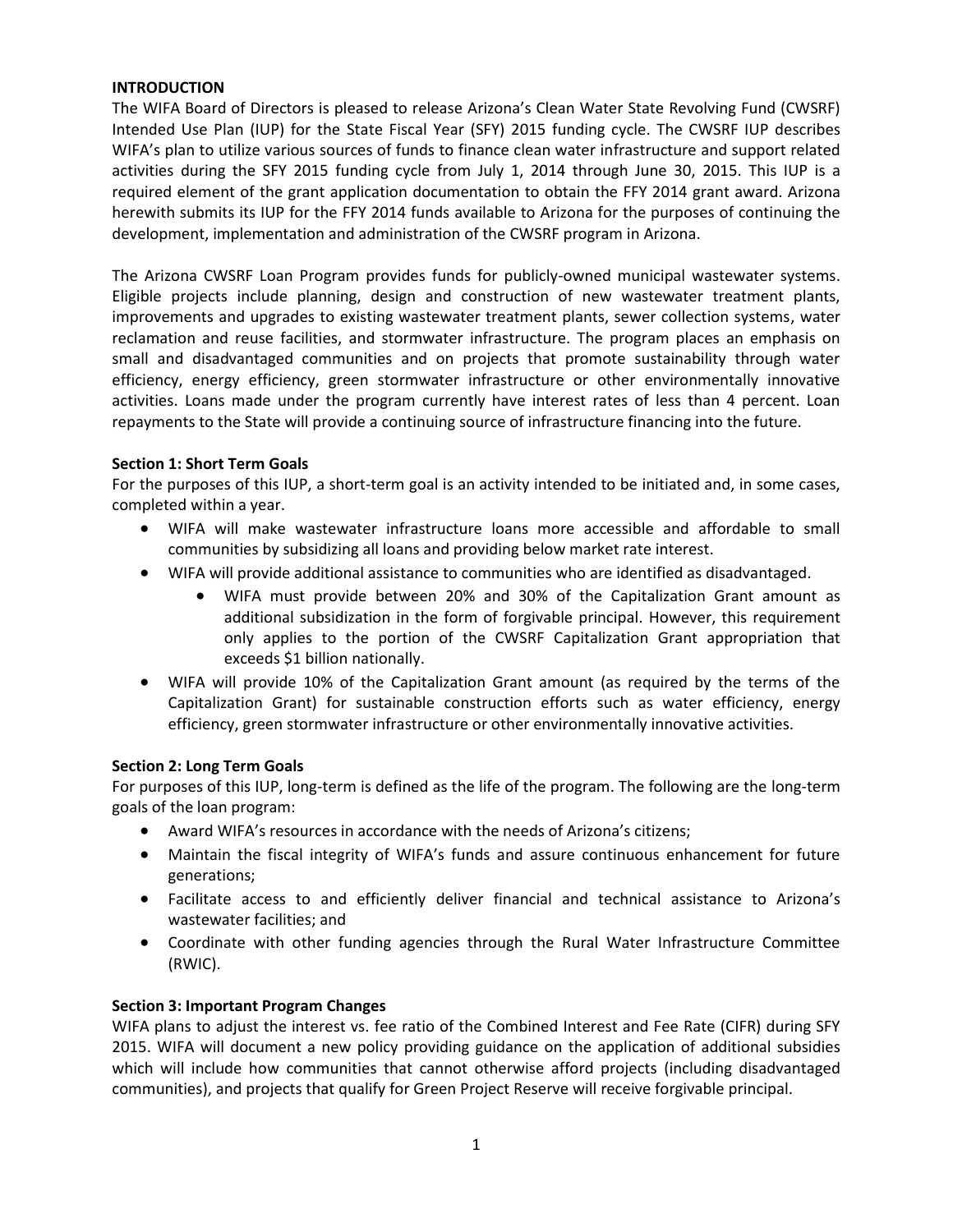## **Section 4: Agreement to Enter Data into CBR and NIMS**

WIFA agrees to enter data into CBR and NIMS. WIFA is currently working with Northbridge Consulting to improve the historical data in NIMS.

## **Section 5: Description of Public Notice Process and Actions Taken to Address Public Comments**

Public review and written comment period of this IUP will be conducted from June 2, 2014 through June 16, 2014.

WIFA will solicit public review and comment on the draft SFY 2015 CWSRF IUP and Project Priority List (PPL) according to the following schedule:

| June 2, 2014  | Distribution and Web posting of the draft CWSRF IUP and PPL to all<br>interested parties.                                   |
|---------------|-----------------------------------------------------------------------------------------------------------------------------|
| June 16, 2014 | Public Hearing - 1110 West Washington, Room 130, Phoenix, Arizona<br>85007 from 1:00 P.M. to 2:00 P.M.                      |
| June 16, 2014 | Deadline for public comments on the draft CWSRF IUP and PPL.                                                                |
| June 18, 2014 | The WIFA Board of Directors to adopt the final draft CWSRF IUP and PPL.<br>IUP will then be sent to EPA for final approval. |
| July 1, 2014  | Begin implementation of the Approved CWSRF IUP and PPL                                                                      |

## **Section 6: Assurances and Specific Proposals**

WIFA intends to comply with the following:

- WIFA will comply with its Environmental Policy as approved by EPA;
- WIFA will notify its borrowers of the requirement to comply with the Davis-Bacon requirements outlined in the Capitalization Grant Terms and Conditions;
- WIFA will notify its borrowers of the requirement to comply with the American Iron and Steel requirements outlined in the Capitalization Grant Terms and Conditions;
- WIFA will make every effort to comply with EPA's guidance for timely and expeditious use of funds; and
- WIFA agrees to the remaining required assurances and proposals in the grant application or the IUP.

## **Section 7: Disadvantaged Community Program**

WIFA is committed to providing assistance to wastewater systems serving Disadvantaged Communities. The Board may designate an applicant as a Disadvantaged Community if the applicant satisfies one of the following:

- 1. The community is a designated "colonia" community through the federal government, or
- 2. The community received 60 or more Local Fiscal Capacity points on the CWSRF PPL.

WIFA intends on providing the 20% additional subsidy as forgivable principal to communities who cannot otherwise afford projects (including disadvantaged communities). WIFA's Disadvantaged Policy allows for extended term, reduced interest or a combination. WIFA may choose to provide additional subsidization to 'fix it first' projects if they are identified on the PPL and move into the 'ready to proceed' category.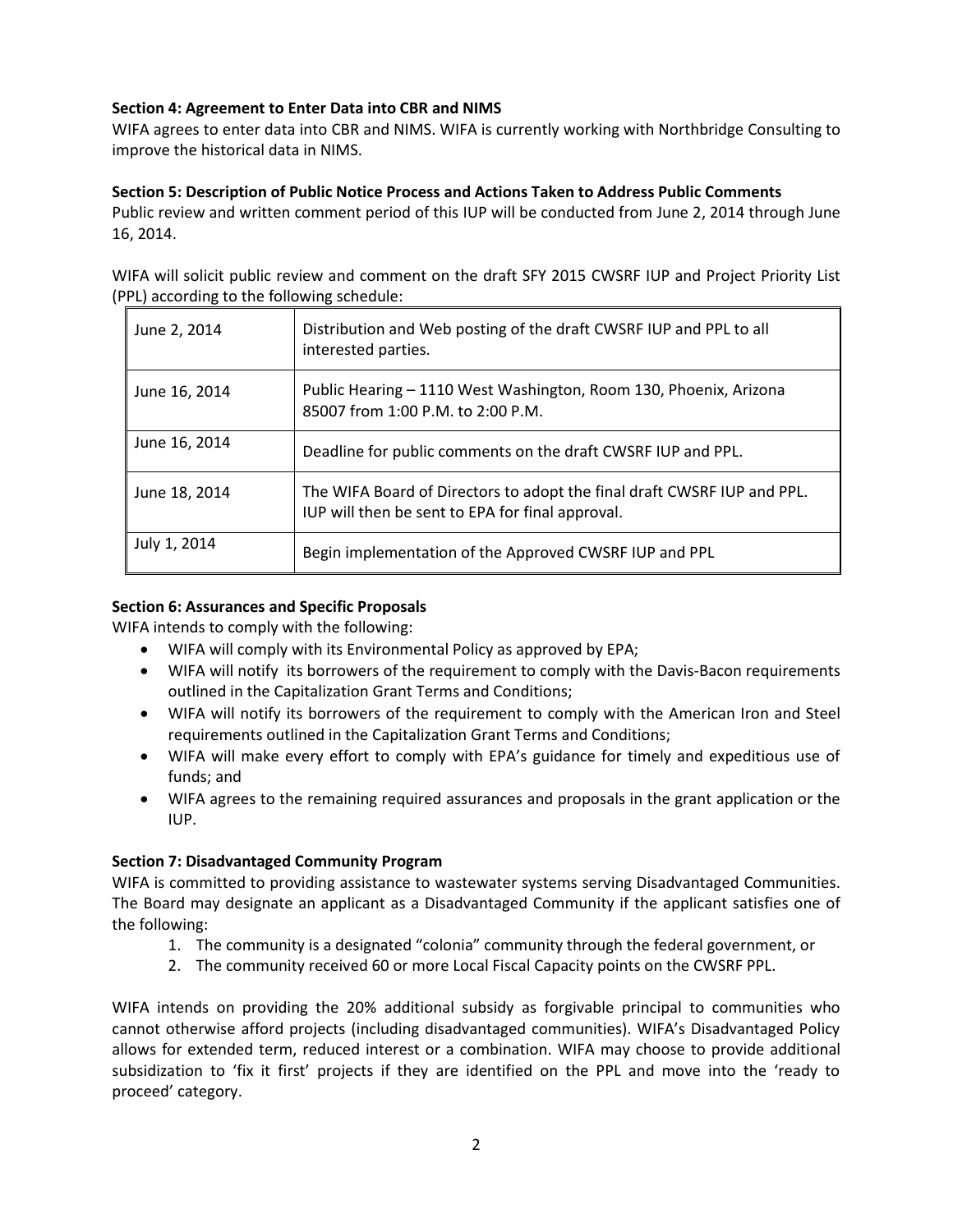## **Section 8: Criteria and Methods for Distribution of Funds (Priority Setting Criteria)**

- **Project Priority List and Fundable Range** 
	- o **Project Priority List (PPL):** On an annual basis, WIFA develops a statewide priority list of projects. Currently, WIFA's CWSRF PPL has five project priority list applications totaling \$59,951,268.00.
	- o **Fundable Range:** The Fundable Range includes the applicants ready to receive design or construction financial assistance.

## **Project Priority List Updates**

The WIFA Board of Directors may update the CWSRF PPL by adding or deleting projects or adjusting the fundable range for design or construction projects. The decision to update the CWSRF PPL may be based on a project's readiness to proceed, refined project cost estimates, availability of other funding sources or other new information affecting the expansion or contraction of the PPL and Fundable Range. The WIFA Board of Directors adopts the updated CWSRF PPL at a public meeting and the updates are posted on the WIFA website.

## **Project Readiness to Proceed**

Applicants accrue readiness to proceed points based on the following criteria:

- o Approved debt authorization has been submitted to WIFA.
- o Plans and specifications are complete.
- o Local and state permits have been obtained.
- o The bid or solicitation process has been initiated.

## **Section 9: Bypass Procedures**

The Fundable Range process is used to bypass projects that are not ready to proceed. As part of this process, readiness to proceed points are awarded for each of the criteria identified above, with a project needing to accrue at least 40 points out of 100 possible. Projects which have not received at least 40 points are bypassed, allowing projects which are ready to proceed to move forward with obtaining financing.

| Arizona CWRF Sources & Uses for SFY 2015 (FFY 2014)                                                  |    |                          |    |                         |    |                              |    |                |
|------------------------------------------------------------------------------------------------------|----|--------------------------|----|-------------------------|----|------------------------------|----|----------------|
|                                                                                                      |    | Federal<br>Contributions |    | <b>WIFA</b><br>Revenues |    | <b>WIFA</b><br>Loan Accounts |    | Total          |
| <b>Funding Sources</b>                                                                               |    |                          |    |                         |    |                              |    |                |
| Estimated fund balance as of $7/1/2014$                                                              | \$ |                          | \$ | 1,909,400               | \$ | 64,912,455                   | \$ | 66,821,855     |
| New funds expected in SFY 2015                                                                       | \$ | 9,466,000                | \$ | 350,000                 | \$ | (39,699,158)                 | \$ | (29, 883, 158) |
| <b>Total Funding Sources</b>                                                                         | \$ | 9,466,000                | \$ | 2,259,400               | \$ | 25,213,298                   | \$ | 36,938,698     |
| <b>Funding Uses</b>                                                                                  |    |                          |    |                         |    |                              |    |                |
| Finangal Assistance Loans                                                                            | \$ | 9,087,360                | \$ | 1,893,200               | \$ | 25,213,298                   | \$ | 36, 193, 858   |
| Clean Water Programs (ADEQ)                                                                          |    |                          |    |                         |    |                              | \$ |                |
| Technical Assistance                                                                                 |    |                          | \$ | 170,000                 |    |                              | \$ | 170,000        |
| Administration                                                                                       | \$ | 378,640                  | \$ | 107,360                 |    |                              | \$ | 486,000        |
| Forgivable Principal \$515,118                                                                       |    |                          |    |                         |    |                              |    |                |
| Green Project Reserve \$946,600 (10%)                                                                |    |                          |    |                         |    |                              |    |                |
| <b>Total Funding Uses</b>                                                                            | \$ | 9,466,000                | \$ | 2,170,560               | \$ | 25,213,298                   | \$ | 36,849,858     |
| State match can be WIFA bond proceeds, WIFA CW fees or state general fund monies.                    |    |                          |    |                         |    |                              |    |                |
| WIFA may sell water quality revenue bonds; proceeds will be used to increase WIFA's lending capacity |    |                          |    |                         |    |                              |    |                |

#### **Section 10: Sources and Uses Table**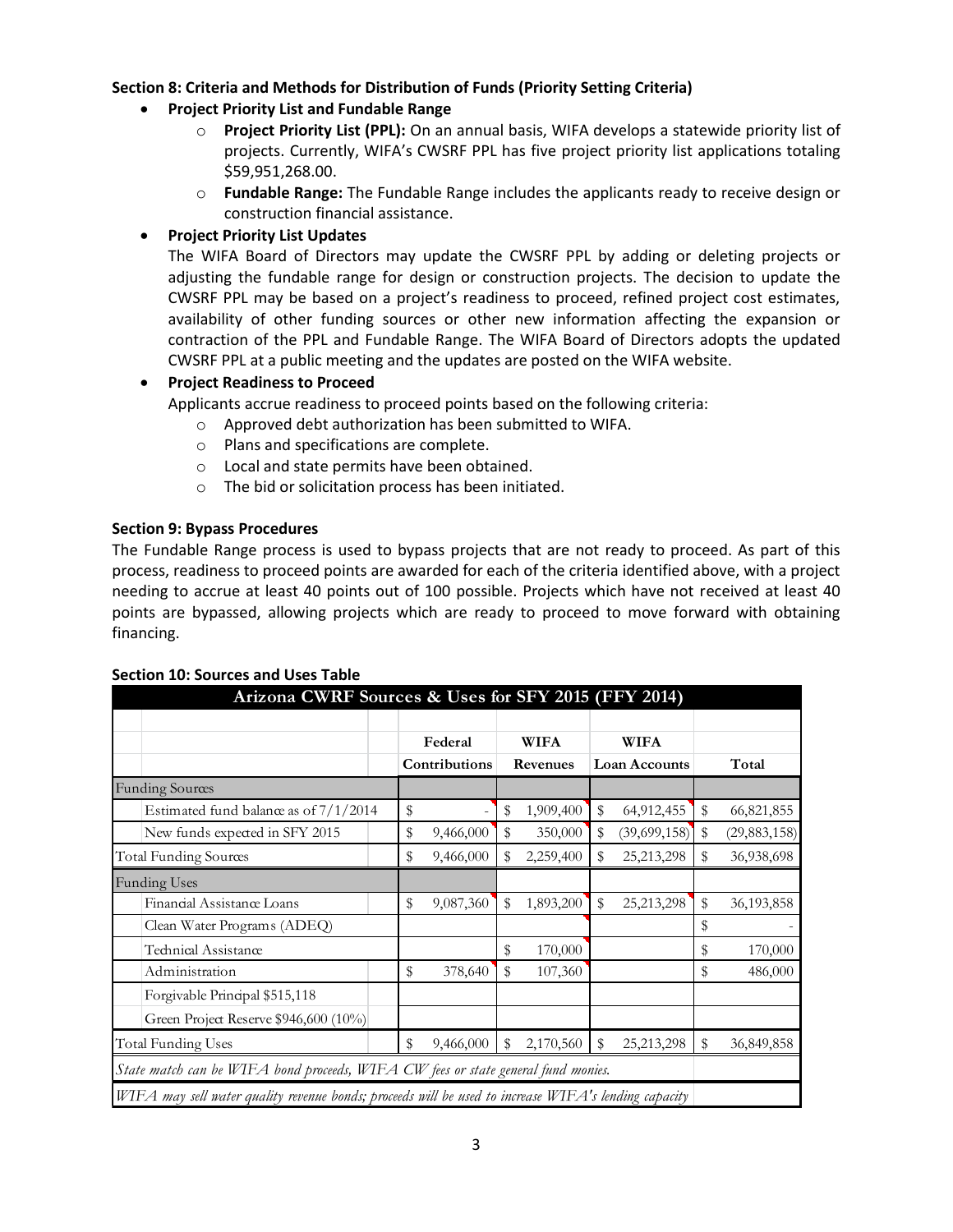#### **Financial Assistance Funds for Loans**

Eligible projects include planning, design and construction or replacement of wastewater facilities, sewer collection systems, reclamation, and recharge, and stormwater infrastructure. A minimum of 10% of the federal grant will be used to finance sustainable projects that emphasize water efficiency, energy efficiency, green stormwater infrastructure or other environmentally innovative activities. See the **Arizona CWSRF Sources & Uses for SFY 2015 (FFY 2014) Funding Cycle Table for detail.**

#### **Section 11: Identify Types of Assistance Provided and Terms (Principal Forgiveness, Extended Terms)**

#### **Technical Assistance**

Technical Assistance available from WIFA includes planning and design assistance and professional assistance.

#### **1. Planning and Design Technical Assistance Program**

WIFA will use up to \$150,000 for planning and design assistance. WIFA solicits applications from Arizona's political subdivisions and Indian communities. The purpose of WIFA's Planning and Design Technical Assistance Program is to help prepare systems for construction of capital improvement projects. Typically, awards are made to facilities with limited resources that need assistance in completing the planning and/or design phase of an infrastructure project. WIFA has also placed high priority on projects that improve water or energy efficiency. The request for applications issued for each cycle establishes the scoring criteria on which the applications are evaluated. Awards are capped at \$35,000 per project.

#### **2. Professional Assistance**

Professional assistance includes studies, surveys and other types of reports that provide benefit to a range of wastewater systems statewide. This year, WIFA will provide \$20,000 for the wastewater portion of the annual Water and Wastewater Residential Rate Survey. This effort includes a survey of approximately 500 utilities, updates to the Rates Dashboard by the University of North Carolina's Environmental Finance Center, survey analysis and final report.

Throughout the Funding Cycle and as circumstances require, WIFA may fund additional Professional Technical Assistance projects. The Board will act to add Professional Technical Assistance projects at a public meeting of the Board.

#### **Program Administration (4% Set-Aside plus WIFA Fees)**

Four percent of the Capitalization Grant and clean water fees will be used to pay salaries and associated expenses of program personnel devoting time to the administration of the funds.

#### **Forgivable Principal**

Based upon the FFY 2014 Additional Subsidization Table provided by EPA, WIFA is required to provide a minimum amount of additional subsidization of \$515,118. WIFA will provide this additional subsidization in the form of forgivable principal for up to 90% of the loan amount, based on financial need and/or projects eligible under the green project reserve.

#### **Financial Terms of Loans**

1. Subject to the limitation in item 2 of this list, all loans for the financing of projects will be for a term not to exceed 20 years from loan closing date, except that under certain conditions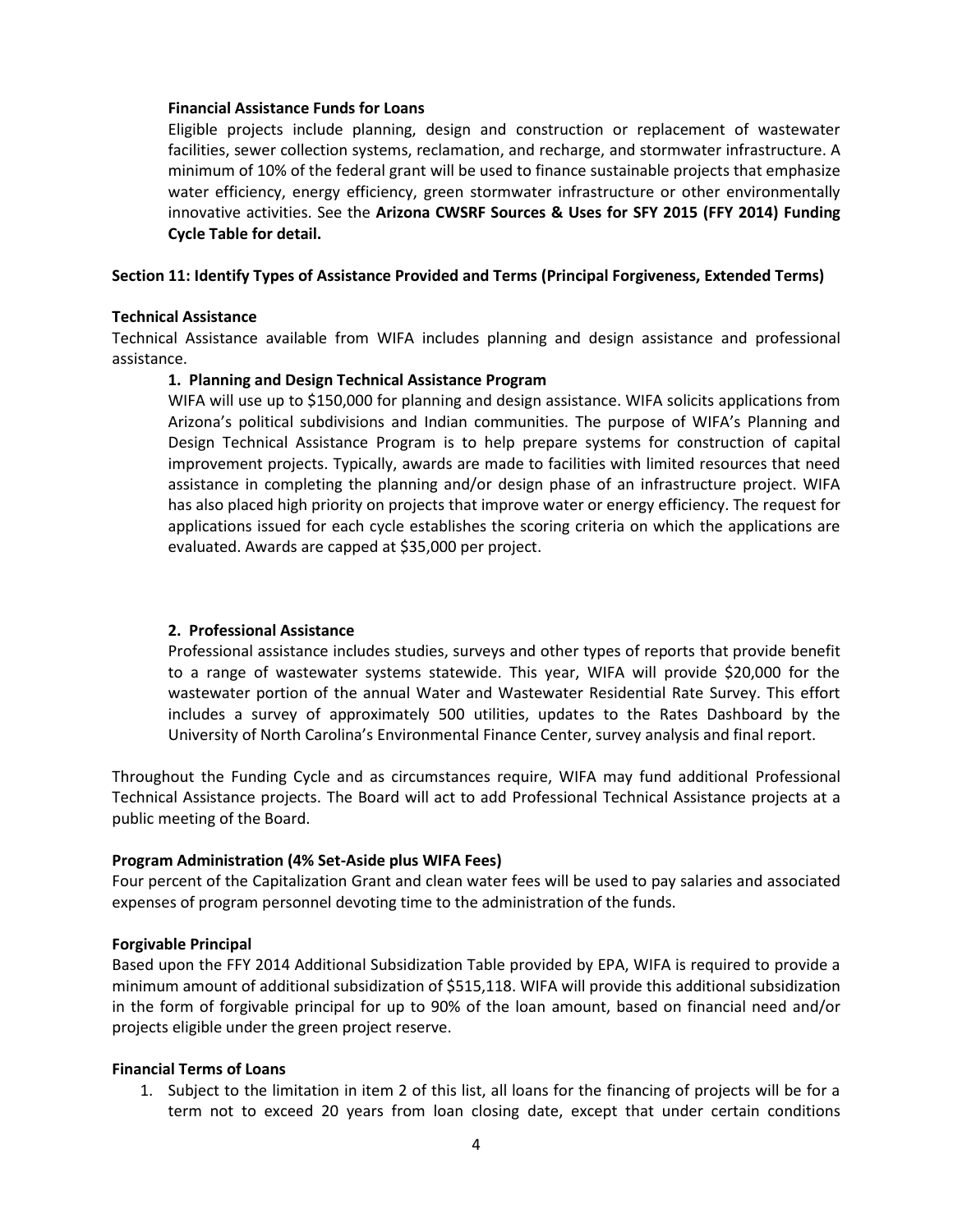including loans to disadvantaged communities project financing may be made for a period of up to 30 years.

- 2. Loan terms are not to exceed the useful life of the project.
- 3. Terms of financial assistance to publicly-owned wastewater systems serving disadvantaged communities are addressed in Section 7.
- 4. Repayment of loan principal must begin within 12 months of project completion based on the construction schedule available at the loan closing date or actual completion date or three years from the date of the initial principal advance, whichever is earlier.
- 5. Loan disbursements are to be made on a cost reimbursement basis.
- 6. The decision to leverage will be based on demand on the loan fund for projects to address public health concerns, market conditions and long-term impact to the fund.
- 7. A minimum of \$515,118 and a maximum of \$772,676 of the FFY 2014 Capitalization Grant funds will be provided as forgivable principal. A minimum of \$946,600 will be provided for green projects (water efficiency, energy efficiency, green stormwater infrastructure or other environmentally innovative activities), unless these numbers are adjusted by EPA.
- 8. All contracts for construction financial assistance will require the borrower to comply with the Davis-Bacon Act regardless of the source of funding if required as part of the FFY 2014 Capitalization Grant.
- 9. All contracts for construction financial assistance will require the borrower to comply with the Use of American Iron and Steel as described in WIFA's Capitalization Grant regardless of the source of funding if required as part of the FFY 2014 Capitalization Grant.
- 10. WIFA will assess income from the Standard Combined Interest and Fee Rate (CIFR) as either fee income or interest income in accordance with the following table.

| <b>Financial Structure</b> | <b>CIFR</b>                                                      |
|----------------------------|------------------------------------------------------------------|
| Governmental               | Municipal Market Data Index (MMD) multiplied by the Subsidy Rate |
| Non-Governmental           | Prime Rate plus 200 basis points multiplied by the Subsidy Rate  |

#### **Combined Interest and Fee Rate (CIFR) for 20 Year Loans**

## **Section 12: State Match Sources**

As demonstrated in the Sources and Uses Table, WIFA revenues will provide match for the FFY 2014 Capitalization Grant.

## **Section 13: Identification of Overmatch**

Through April 2014, WIFA has overmatched the federal grants when viewed in a cumulative perspective by \$33,442,371.

## **Section 14: Anticipated Cash Draw Ratio (proportionality) or Statement of Match Drawdown then Federal**

With the overmatch, WIFA will draw 100% federal funds until the overmatch is depleted. Once the overmatch is depleted, WIFA will draw the state match equivalency prior to drawing federal funds.

## **Section 15: Estimated Disbursement Schedule**

| <b>First Quarter</b> | Second Quarter | <b>Third Quarter</b> | <b>Fourth Quarter</b> |
|----------------------|----------------|----------------------|-----------------------|
| 20%                  | 35%            | 35%                  | 10%                   |

## **Section 16: Identification of any Intended Transfers between Funds**

WIFA currently has no planned transfers between the CWSRF and the DWSRF.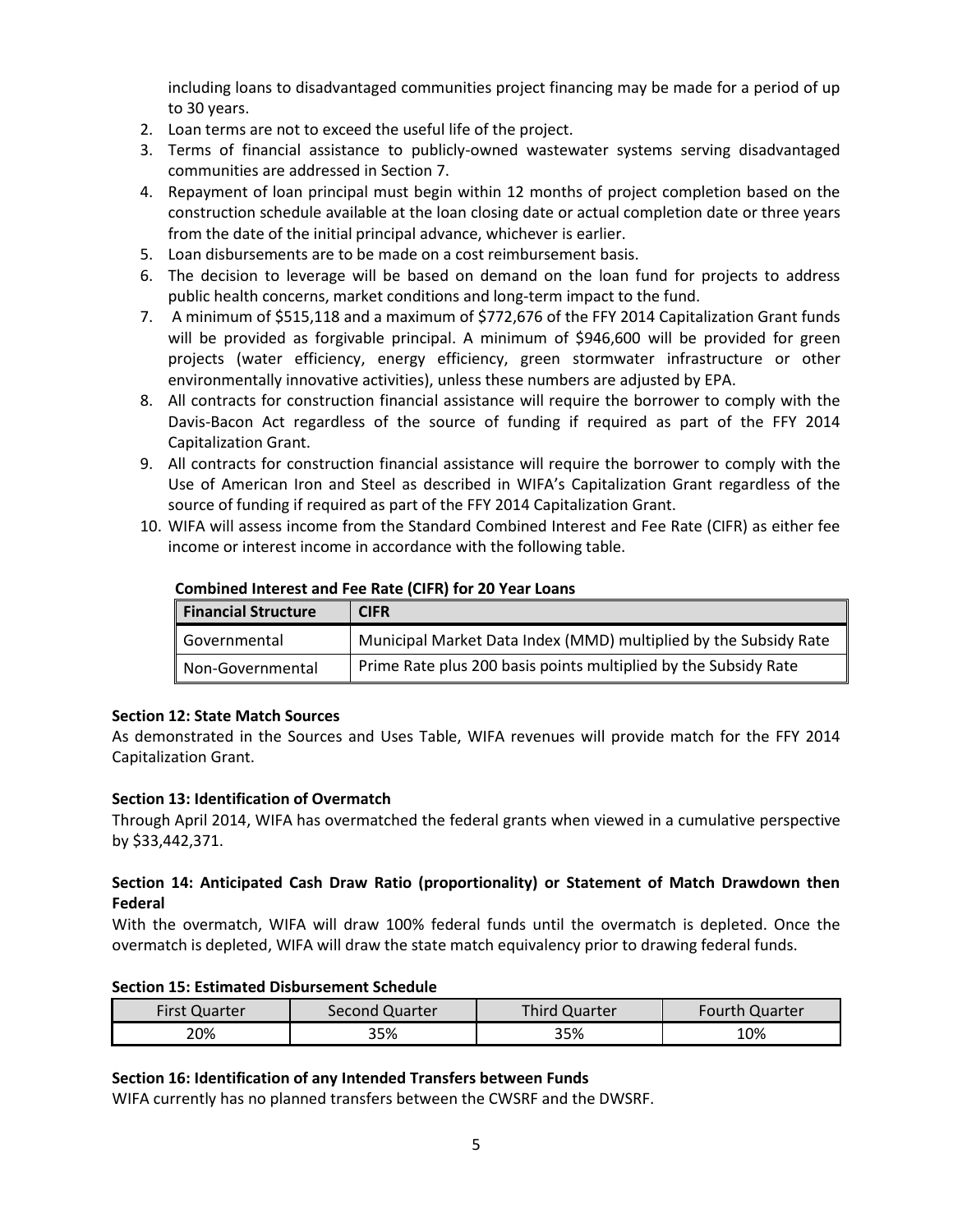## **Section 17: Identification and Explanation of any Cross Collateralization**

The Authority maintains the CWSRF and DWSRF as separate and distinct programs. Revenues generated by either program will remain within that program. Any transfers between funds will be temporary in nature and done only to alleviate short term cash shortages.

## **Section 18: Combined Interest and Fee Rate (CIFR)**

For 20 year term loans, the WIFA Board of Directors has established a target CIFR ranging between 70% and 95% of the tax-exempt AAA MMD Rate for governmental entities and the Prime Rate plus 200 basis points for non-governmental entities. CIFR/subsidies on individual loans will be set pursuant to the criteria below:

- **•** Total Priority Value Points;
- Local fiscal capacity of the area served by the system requesting assistance; and,
- Lending capacity of Arizona's CWSRF.

## **Section 19: Fees Charged if Applicable and Uses of Fees**

The Sources and Uses table demonstrates how fees will be used for SFY 2015, providing match to the federal grant and administration of the SRF.

## **Section 20: Overview of Program Financial Status and Management**

With the FFY 2014 Federal Capitalization Grant, WIFA will have received 25 Capitalization Grants (including ARRA) totaling \$259,139,273. In addition WIFA has received and passed through three SAAP grants totaling \$9,621,347 for a total federal investment of 28 grants totaling \$268,760,620.

The Arizona CWSRF program supports the National USEPA Strategic Plan Goal 2 (Clean and Safe Water), Objective 2.2 (Protect Water Quality), Sub-objective 2.2.1 (Improve Water Quality on a Watershed Basis). Specifically, Arizona established and is managing the revolving loan fund to finance the cost of infrastructure improvements which will achieve or maintain compliance with the Clean Water Act requirements. Arizona CWSRF activities support USEPA Program Reporting Measure WQ-17 Fund Utilization.

All planned and prior year loans have assisted public wastewater systems in meeting the federal and state clean water compliance requirements. Details of Arizona's CWSRF activities supporting the National USEPA Strategic Plan will be included in the CWSRF Annual Report as well as in the Clean Water Benefit Reporting system (CBR) and the Clean Water National Information Management System (CW NIMS) and the Federal Funding Accountability and Transparency Act (FFATA) Reporting System.

The CWSRF Fund Utilization is calculated by dividing the cumulative funds provided (CWNIMS Line 110) by the cumulative CWSRF Funds available as of June 30 2014 (CWNIMS Line 283). WIFA's actual CWSRF Fund Utilization rate will be submitted in the annual report.

| Measure | <b>Measure Text</b>                                                                                                                                                 | <b>National</b><br>Target | Region 9<br>Target | Arizona<br>Target |
|---------|---------------------------------------------------------------------------------------------------------------------------------------------------------------------|---------------------------|--------------------|-------------------|
| WQ-17   | Fund utilization rate [cumulative loan agreement<br>dollars to the cumulative funds available for<br>projects] for the Clean Water State Revolving<br>Fund (CWSRF). | 94.5%                     | 95%                | 100%              |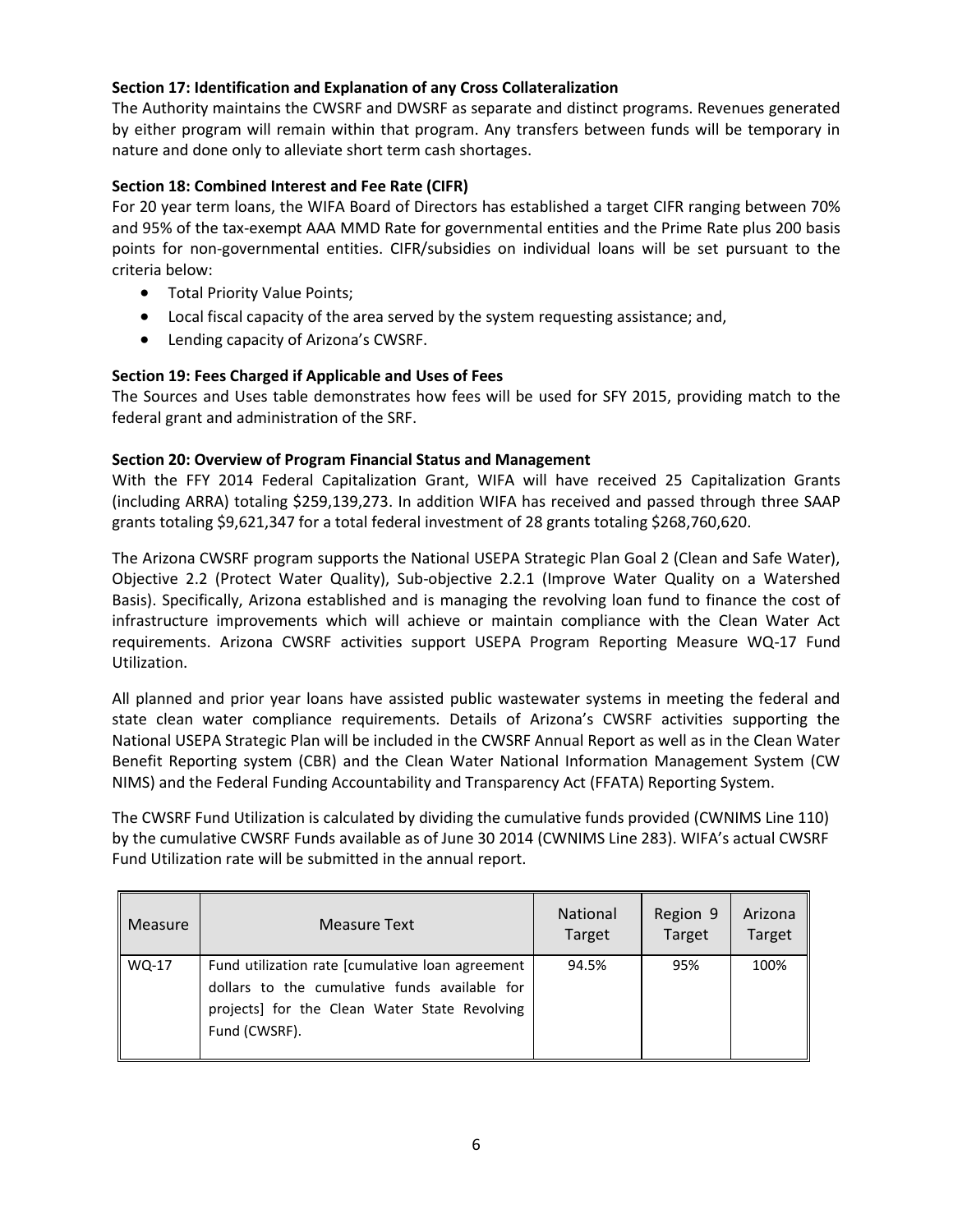### **Section 21: Leveraging Plan**

As a matter of practice, WIFA pays close attention to its cash position and lending capacity. This practice includes reports to the WIFA Board of Directors at each Board meeting defining WIFA's current cash position and lending capacity. As a result of slow loan demand and prepayments, it appears that WIFA's next Bond Issue won't be needed until late in the year or early next year.

### **Section 22: Binding Commitment Schedule**

When the WIFA Board of Directors approves an applicant's financial assistance request, WIFA staff prepares and circulates financial assistance (loan) documents to evidence the binding commitment in accordance with applicable federal and state requirements**.** Based on the PPL, WIFA expects to enter into binding commitments at 633% of the federal cap grant amount (dollars on PPL vs the federal cap grant).

### **Section 23: Grant Payment Schedule**

WIFA will receive all payments in the first quarter available.

#### NOTE: **Sections 34-43:**

These Sections are for DWSRF, not applicable to CWSRF.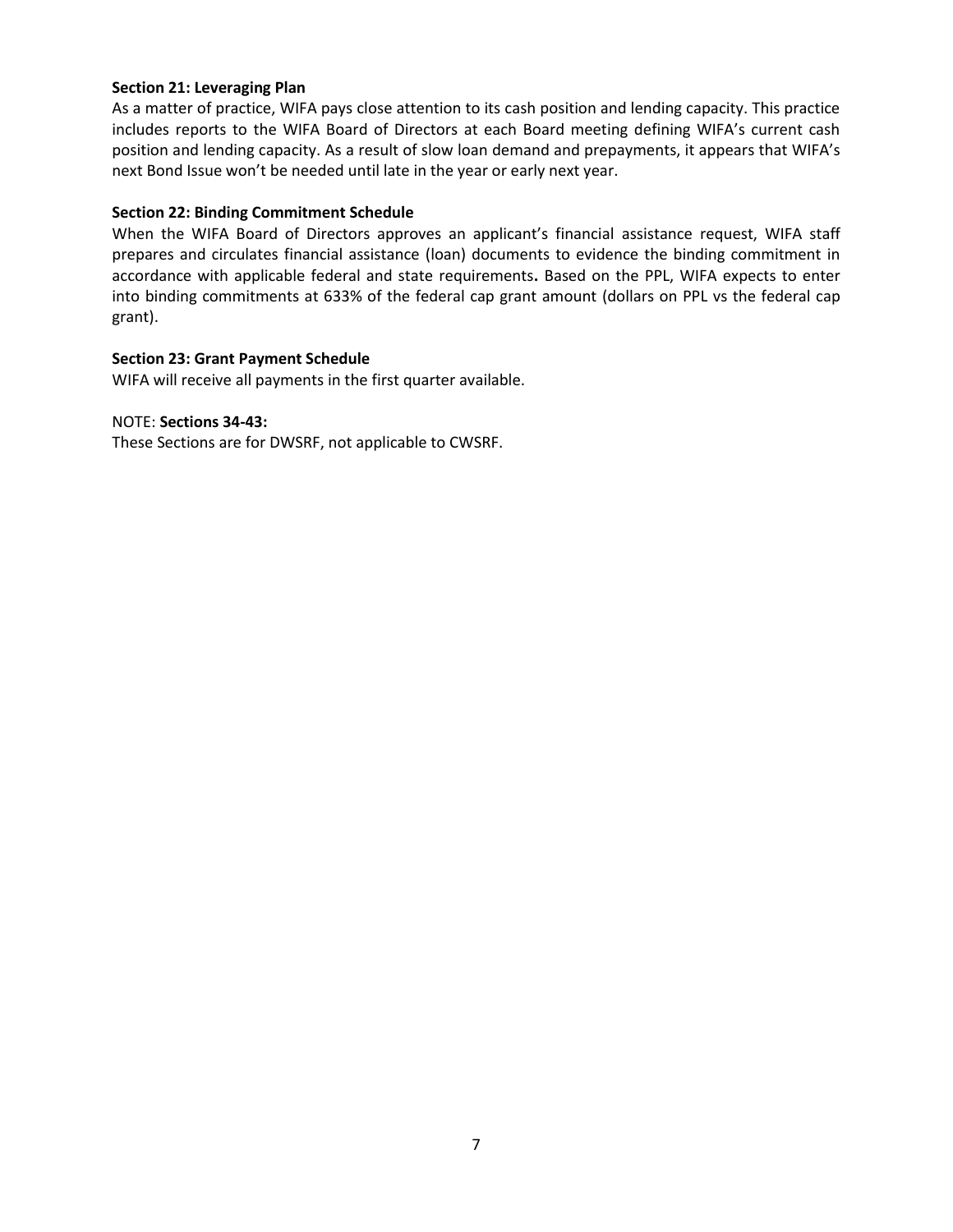## **Sections 24-33: Fundable List**

Arizona combines the Fundable and Comprehensive lists into one list. WIFA applies all crosscutters to all projects with the exception of FFATA. FFATA is treated on an equivalency basis. *WIFA is evaluating moving the state's NEPA like process also to an equivalency basis*. See yellow highlight below. It is unknown at this time which projects will be awarded forgivable principal. Projects which qualify for the GPR are highlighted in green.

| <b>PPL</b><br>Rank | <b>Applicant</b>                                     | <b>Population</b> | County | <b>AZPDES</b><br><b>Permit</b><br><b>Number</b> | <b>Project Name</b>                                    | <b>Description</b>                                                                                                                                                                                                                                                                                                                                                                                                                                | Project<br><b>Number</b> | <b>Amount</b><br><b>Requested /</b><br><b>Probable</b><br><b>Green Amount</b> | Subsidy |
|--------------------|------------------------------------------------------|-------------------|--------|-------------------------------------------------|--------------------------------------------------------|---------------------------------------------------------------------------------------------------------------------------------------------------------------------------------------------------------------------------------------------------------------------------------------------------------------------------------------------------------------------------------------------------------------------------------------------------|--------------------------|-------------------------------------------------------------------------------|---------|
| $\mathbf{1}$       | *Tri-City<br>Regional<br>Sanitary<br><b>District</b> | 4,014             | Gila   |                                                 | Globe-Miami<br>Regional<br><b>Wastewater</b><br>System | Wastewater is currently being<br>disposed into septic systems and<br>cesspools that have caused the<br>introduction of raw wastewater into<br>the environment. Proposed project<br>would benefit the area and residents<br>by disposing and treating<br>wastewater in a central facility.                                                                                                                                                         | 001<br>2015              | \$45,685,204.00                                                               | 80%     |
| 2                  | Show Low,<br>City of                                 | 10,700            | Navajo | AZ0023841                                       | Wastewater<br><b>Treatment</b><br>Plant                | The City's existing WWTP is not able<br>to attain new standards for selenium<br>and ammonia and is currently under<br>a consent decree. The City's method<br>of treating wastewater must be<br>improved in order to comply with<br>the consent decree and to renew its<br>AZPDES permit. The City is currently<br>in the design phase for a bio-lac type<br>facility which will replace the<br>existing wastewater ponds in the<br>same location. | 002<br>2015              | \$3,000,000.00<br>Categorical<br>\$600,000.00                                 | 80%     |

#### **Arizona's Clean Water Revolving Fund Project Priority List – 2015 Funding Cycle**